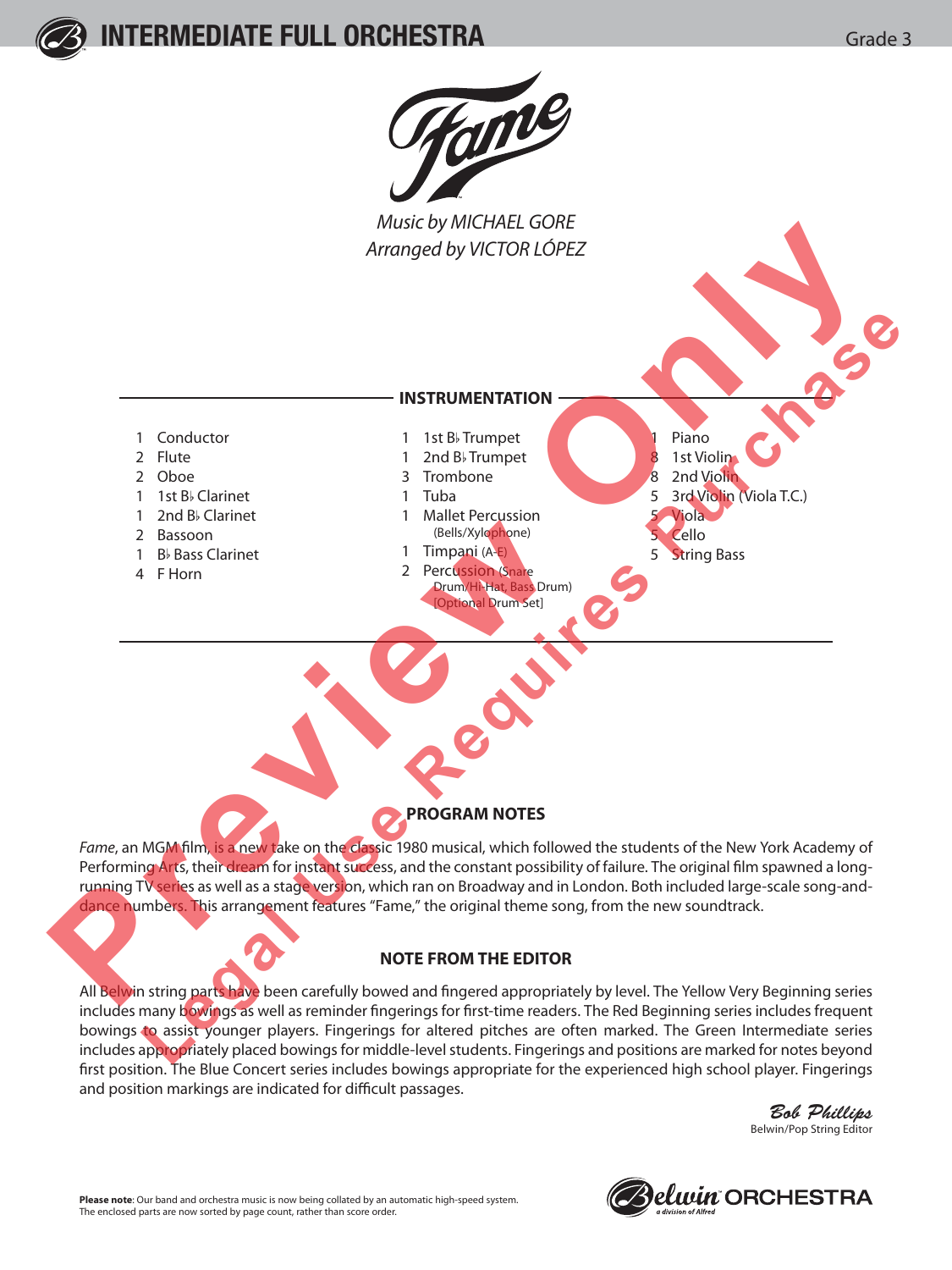### **REHEARSAL NOTES**

Throughout this arrangement, accents have been used to give the upbeats a slight push (measures 2, 5, 6,11, 13, 15, 19, etc.). They are not to be played heavy, particularly when playing the melodic line.

For added flexibility, the percussion part has been written so that it will sound effective with two percussionists or just one player on a drum set. Keep the percussion underneath the strings at all times.

At measure 9, the 1st and 2nd violins introduce the melody, which is cued in the 1st trumpet part for support. Be sure the quarter note staccatos in the background (measures 9–12) are played detached, almost as if they are eighth notes Attention to all of the articulation and dynamic markings will make the performance a nuanced one.

The bass line should flow and keep the pulse throughout, but not necessarily be played loud.

At measure 17, the melody now moves to the 2nd violin, viola, and cello, with support from the trombone and French horn. The flute, oboe, and 1st violin introduce a short countermelody while the rest of the orchestra maintains the pulse by playing the staccato quarter notes on each beat.

During the chorus section (measures 25–46), as is the case with pop and jazz music, much attention should be placed on the articulations, style, and length of notes. A discussion and illustration on how to articulate the legato connected, the staccato detached, and the roof-top accent short and accented may be necessary. At bar 47, although marked forte, the percussion solo should not be too loud. On the D.S. al Coda, watch the dynamic level, as there will be a tendency with this piece to get loud. Throughout this amagement, accents have been used to give the upstatt adjoint public theorem. The specifical preview of the strength of the strength of the strength of the strength of the second of the precision part has b Ire sh the backdosi in the backdosi introduce the metody, which is cued in the lat turning part to appoint be sure in the calculation and dynamic marking shull able to except the particulation and dynamic marking shull mak

Enjoy!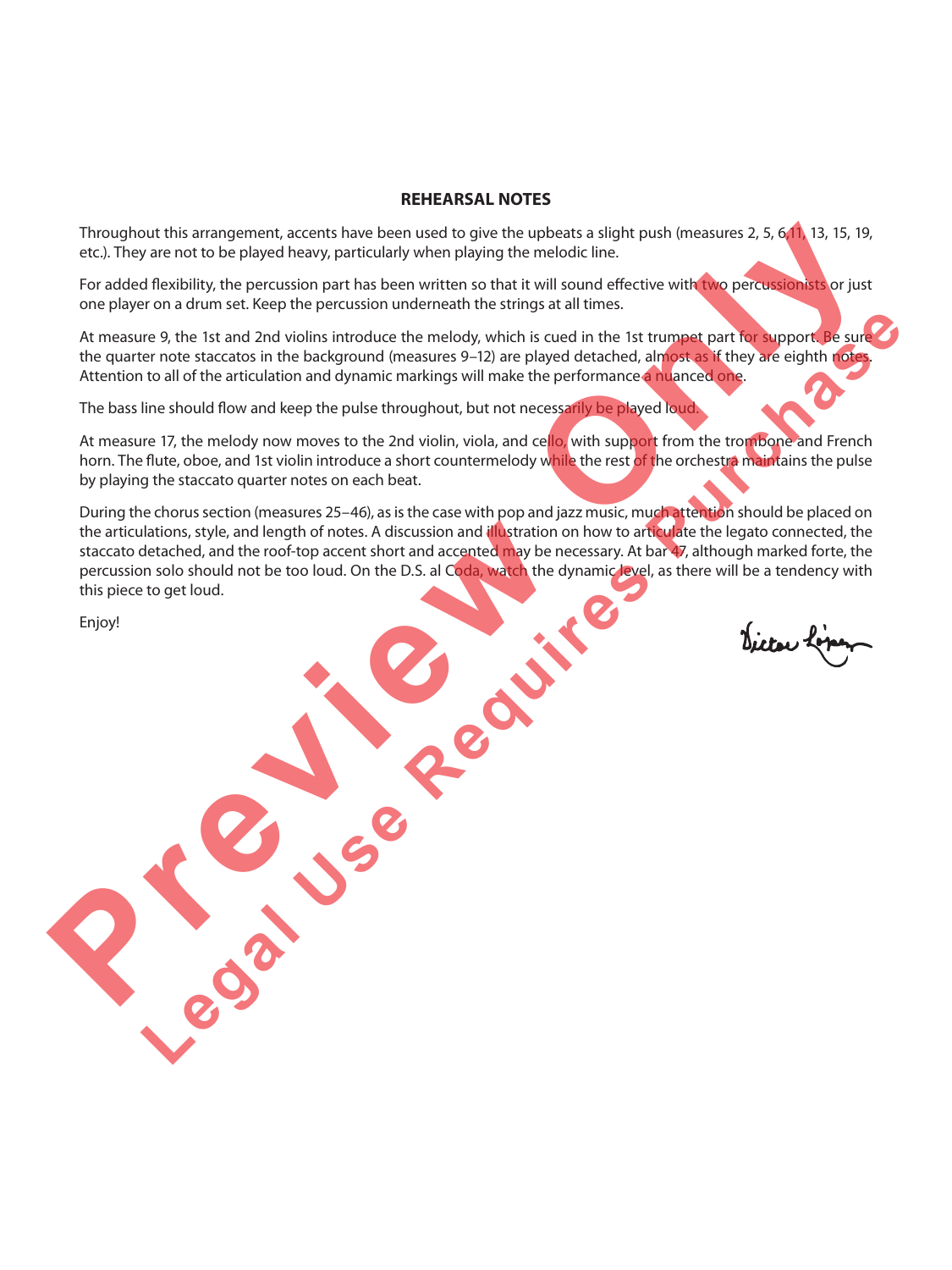#### *From the motion picture*



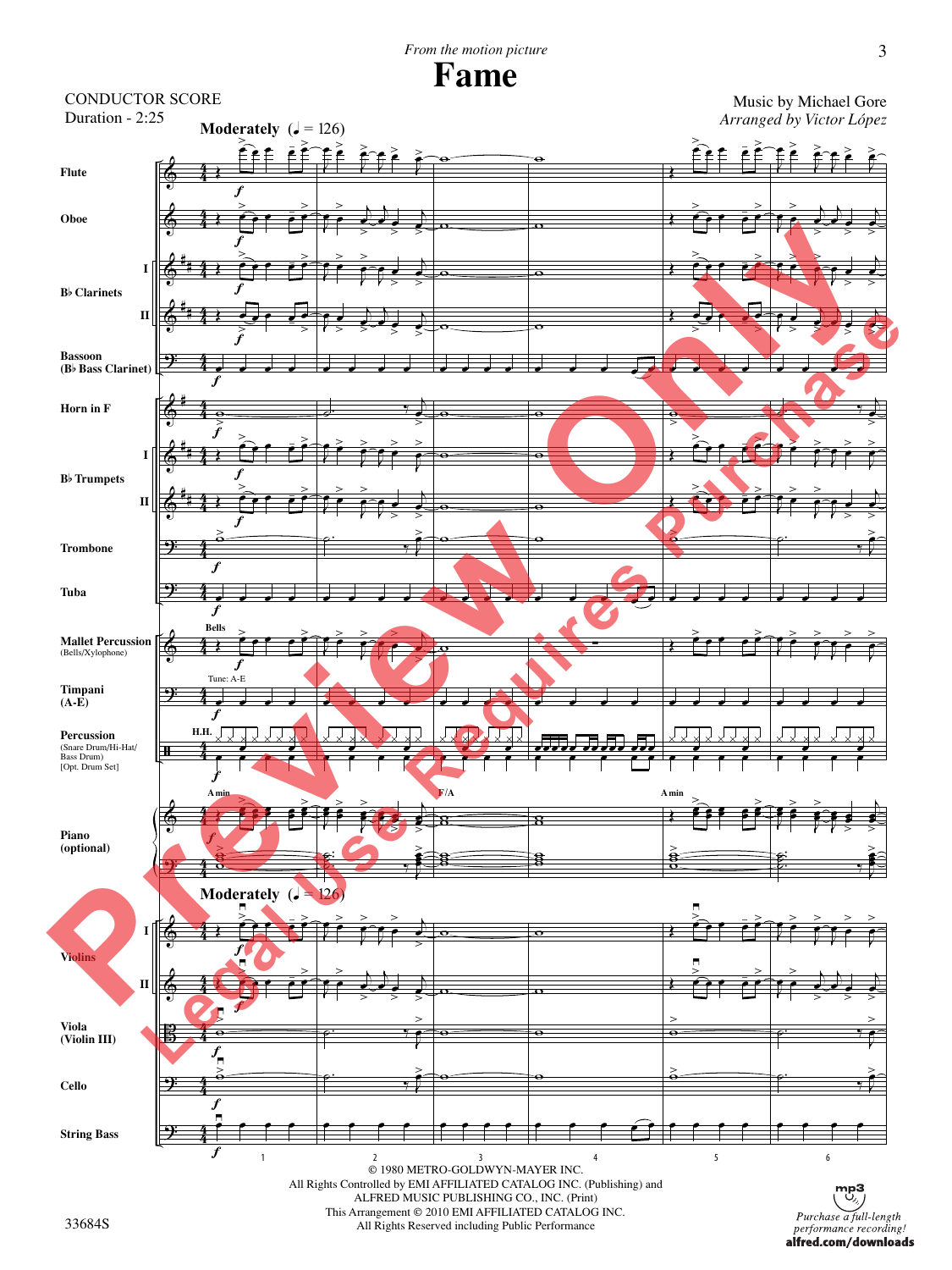

33684S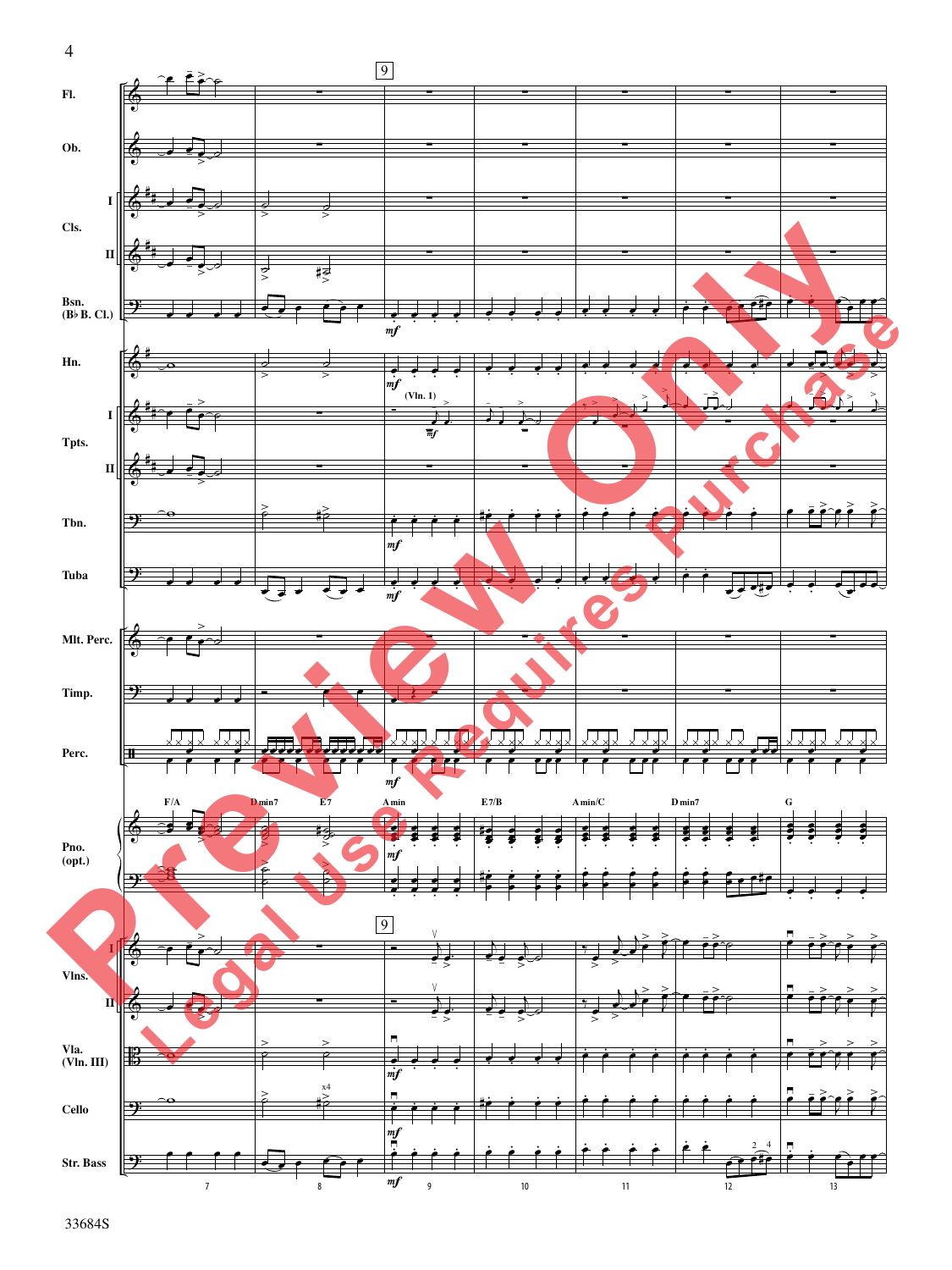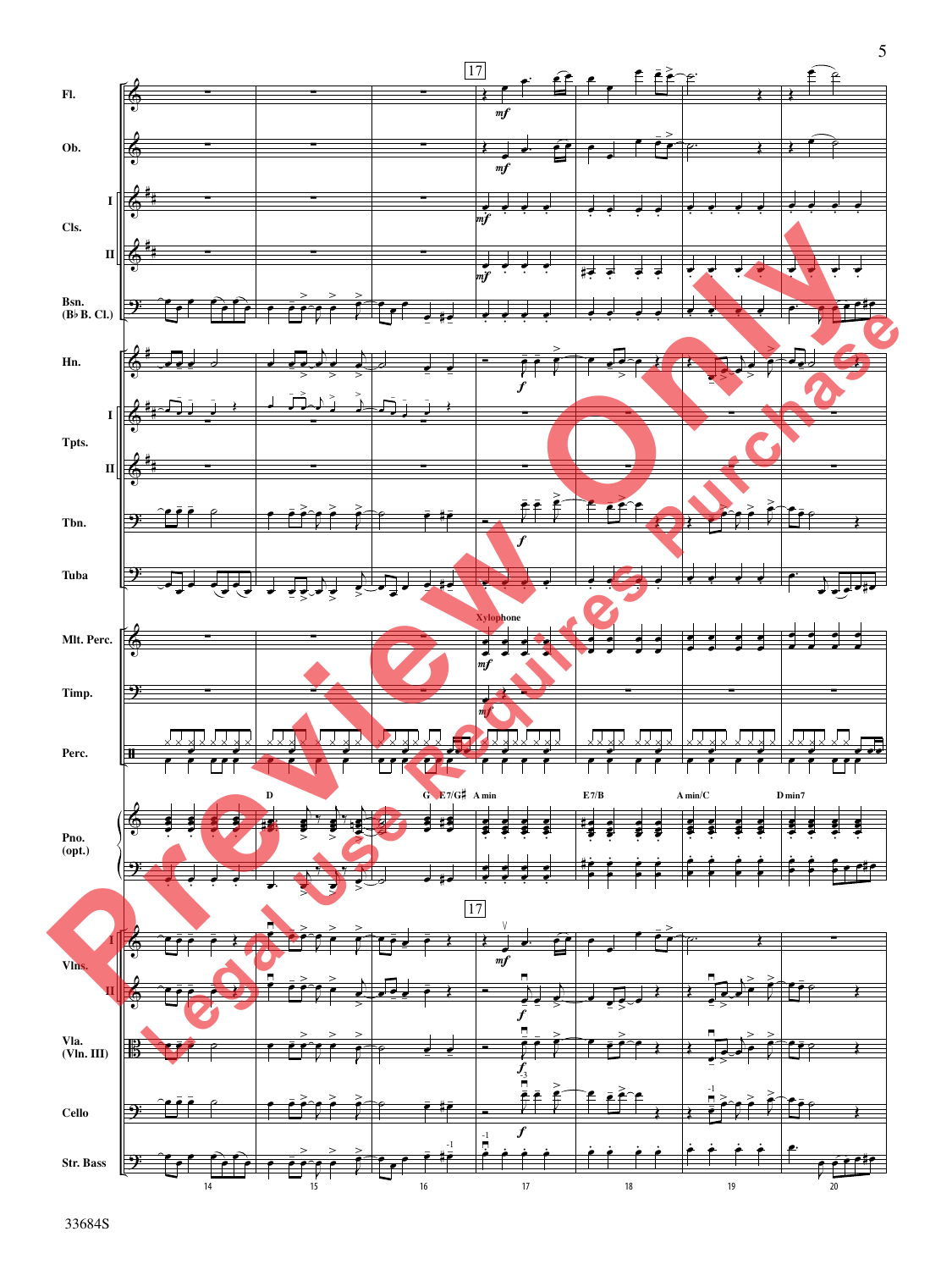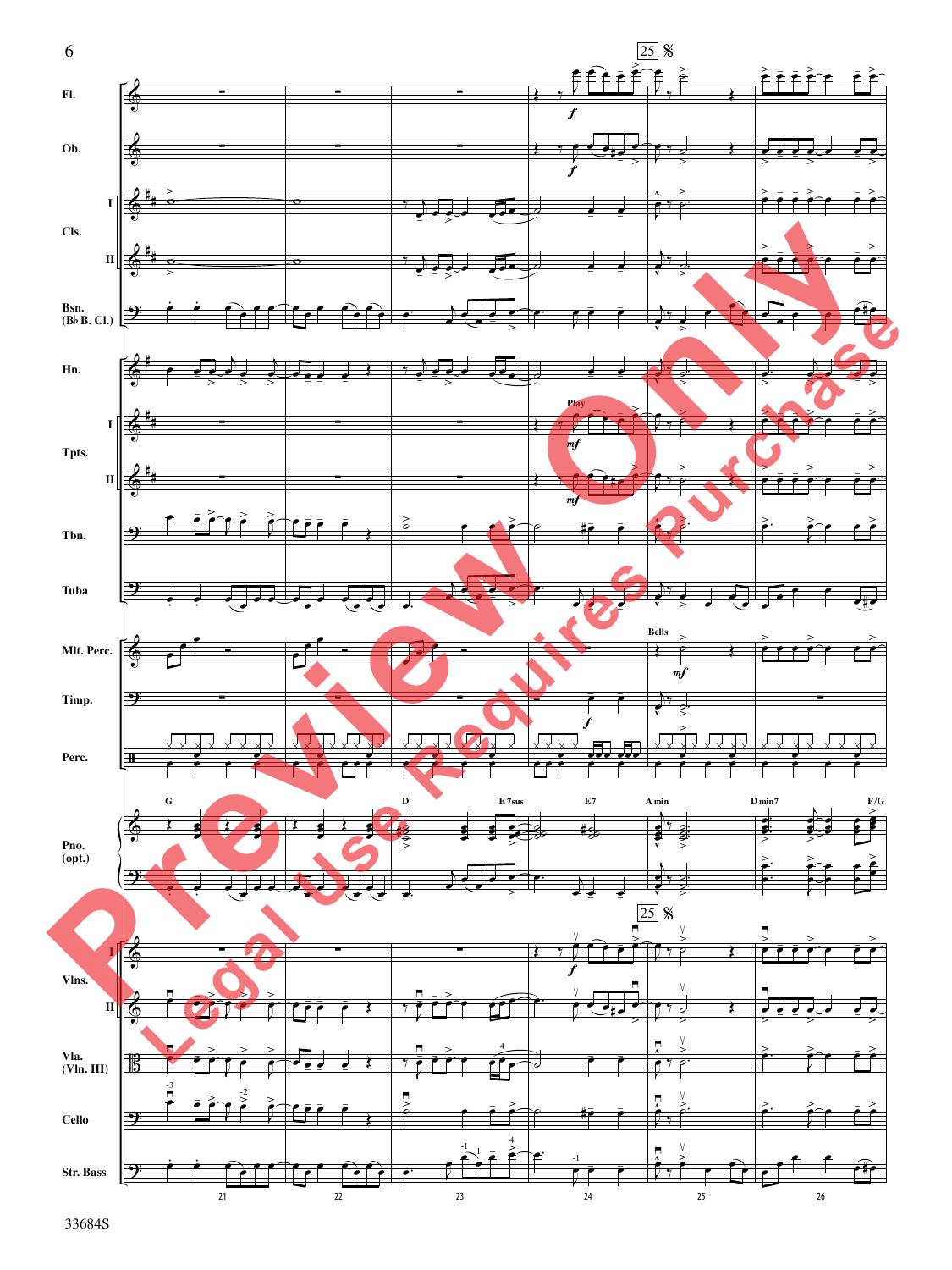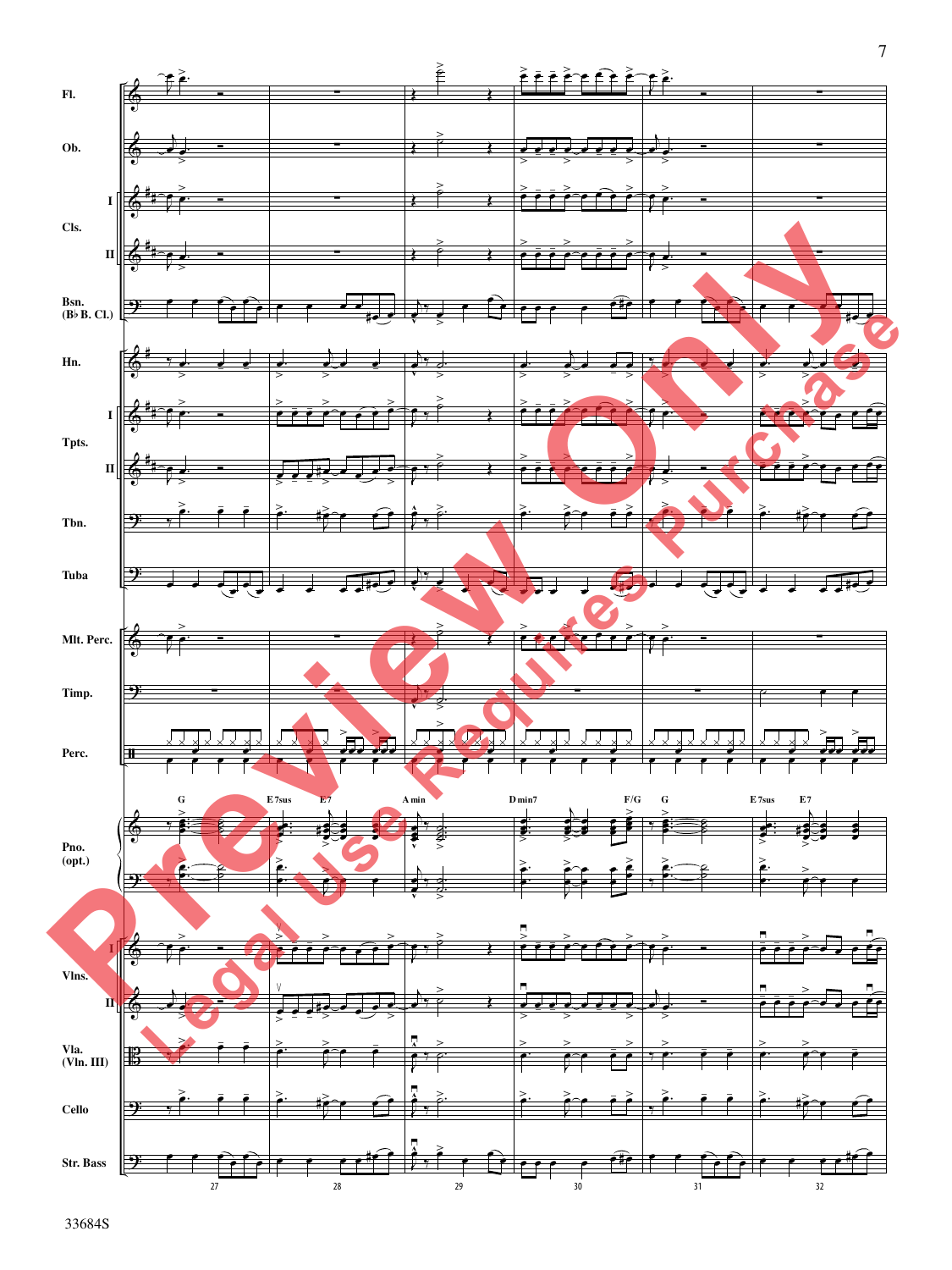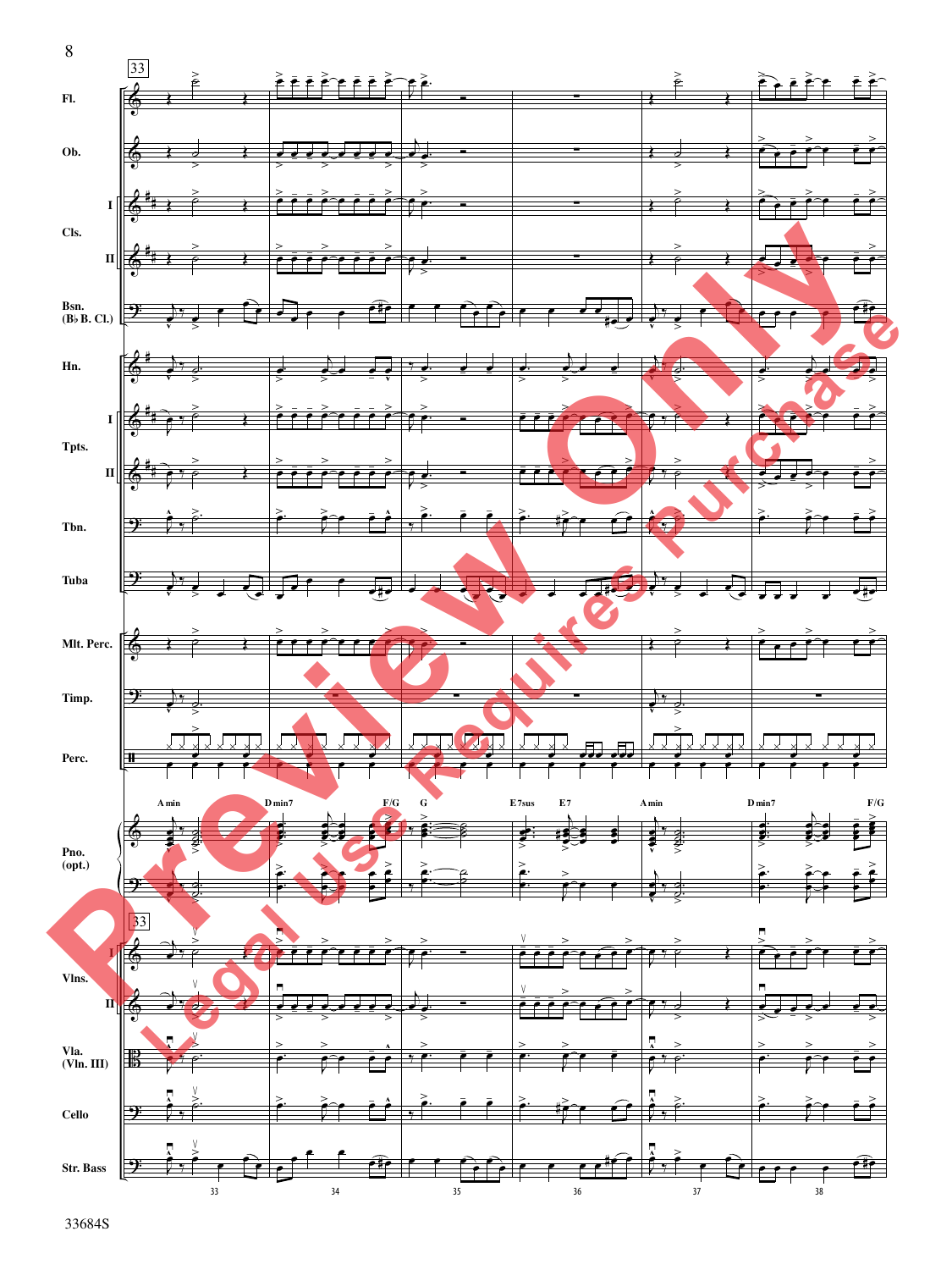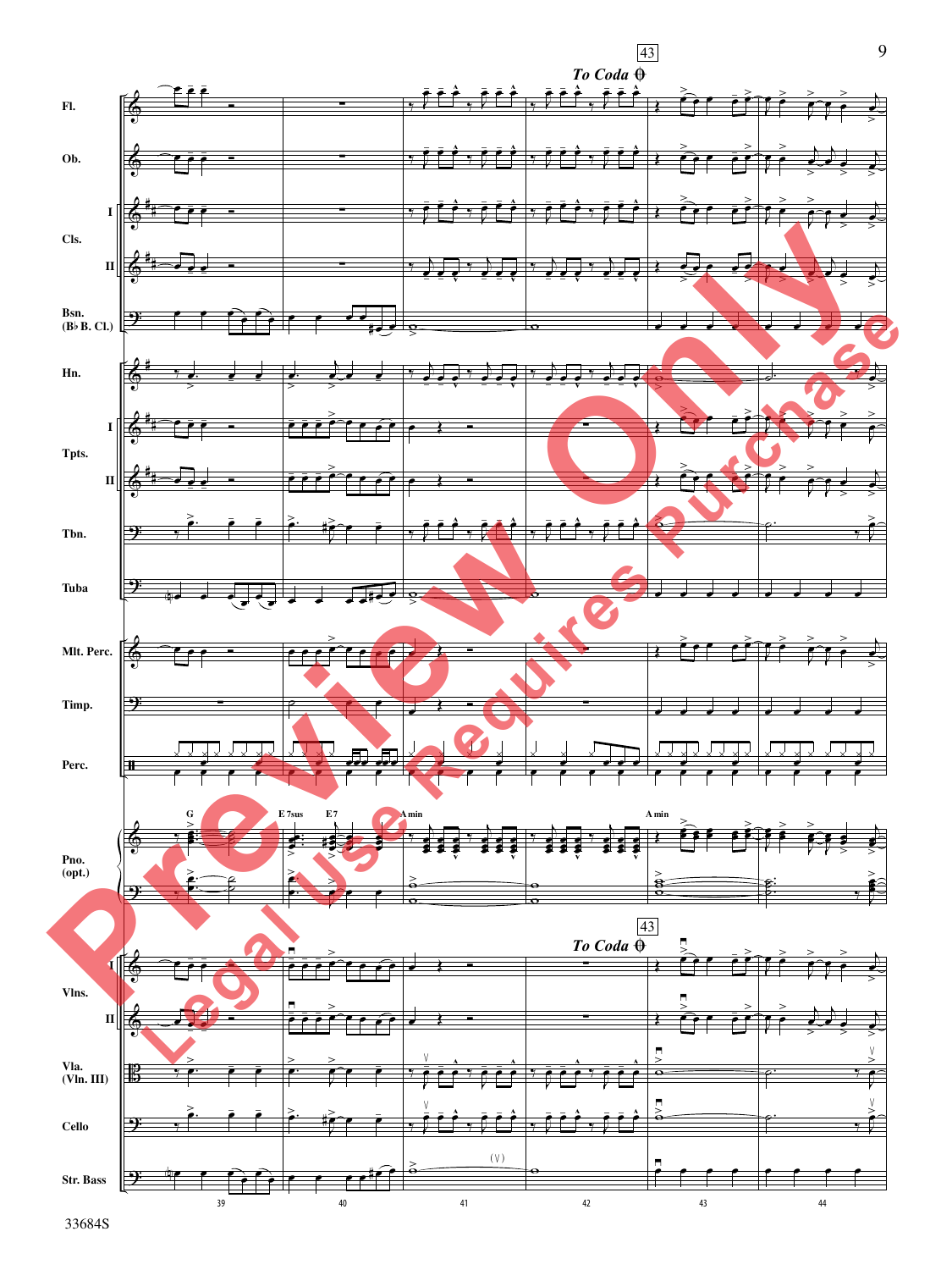

10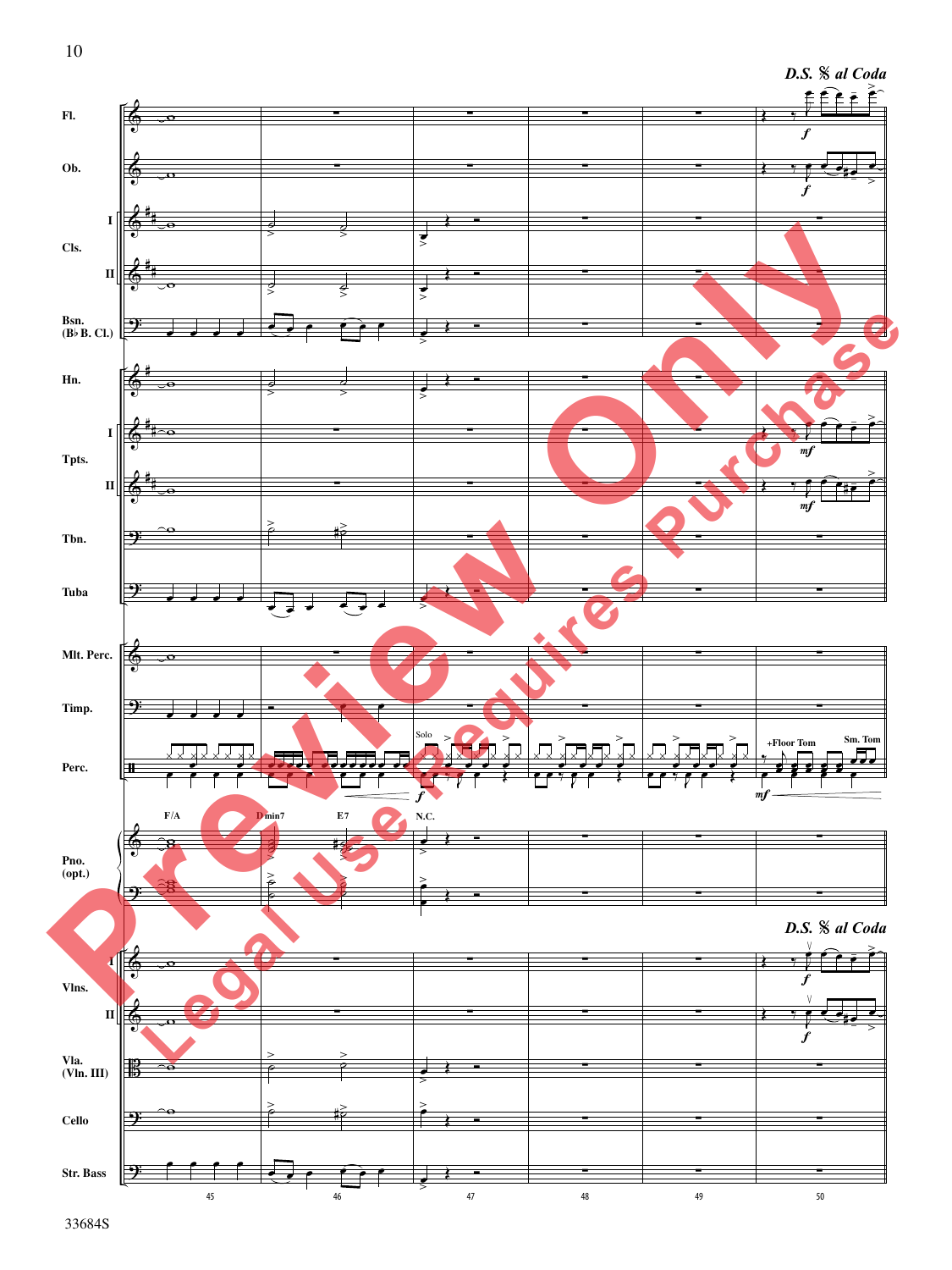

33684S

11